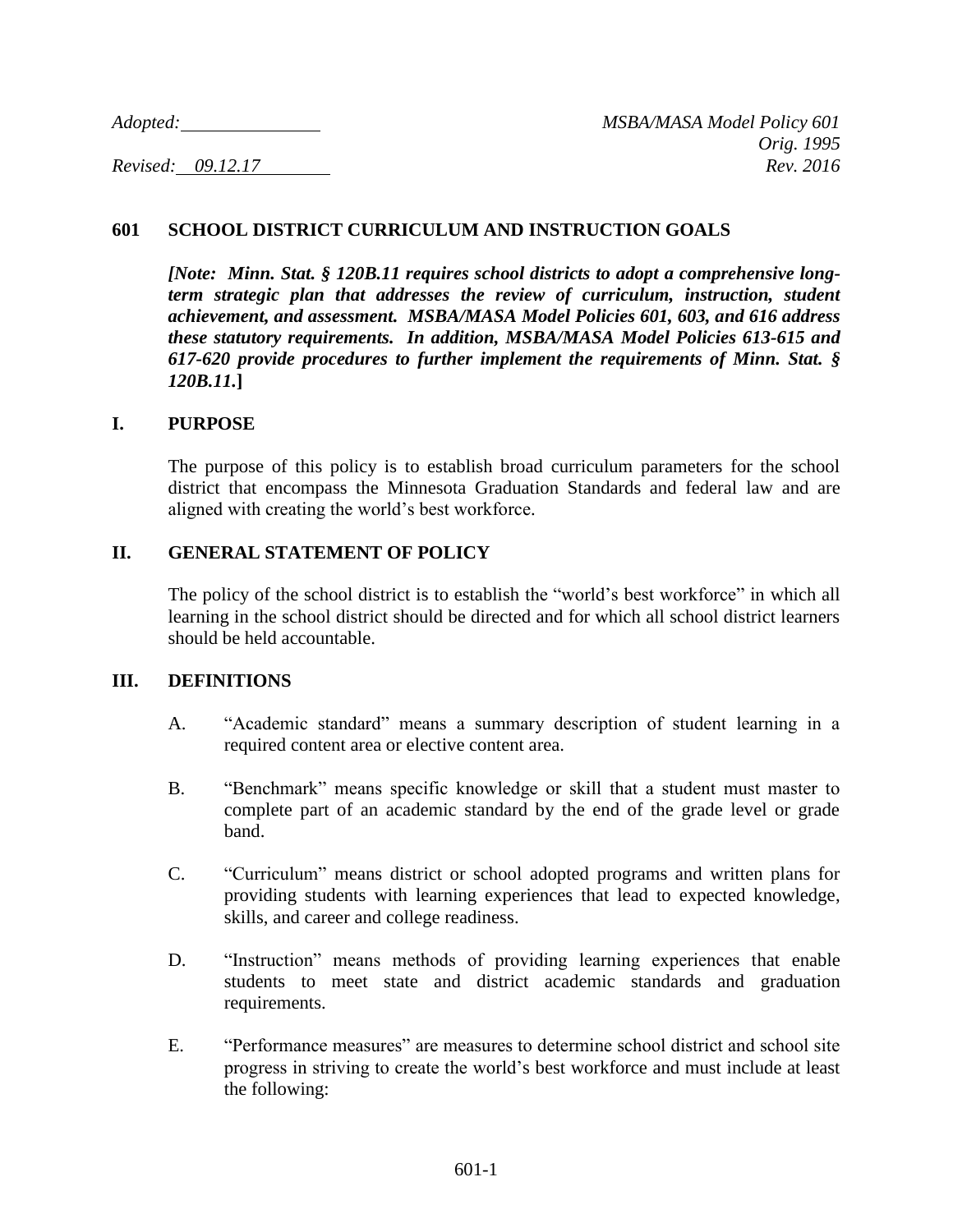- 1. the size of the academic achievement gap and rigorous course taking, including college-level advanced placement, international baccalaureate, postsecondary enrollment options, including concurrent enrollment, other rigorous courses of study or industry certification courses or programs, and enrichment experiences by student subgroup;
- 2. student performance on the Minnesota Comprehensive Assessments;
- 3. high school graduation rates; and
- 4. career and college readiness under Minn. Stat. § 120B.30, Subd. 1.
- F. "World's best workforce" means striving to: meet school readiness goals; have all third-grade students achieve grade-level literacy; close the academic achievement gap among all racial and ethnic groups of students and between students living in poverty and students not living in poverty; have all students attain career and college readiness before graduating from high school; and have all students graduate from high school.
- G. "Experiential learning" means learning for students that includes career exploration through a specific class or course or through work-based experiences such as job shadowing, mentoring, entrepreneurship, service learning, volunteering, internships, other cooperative work experience, youth apprenticeship, or employment.

### **IV. LONG-TERM STRATEGIC PLAN**

- A. The school board, at a public meeting, shall adopt a comprehensive, long-term strategic plan to support and improve teaching and learning that is aligned with creating the world's best workforce and includes the following:
	- 1. clearly defined school district and school site goals and benchmarks for instruction and student achievement for all nine student categories identified under the federal 2001 No Child Left Behind Act and two student gender categories of male and female*;*

# *[Note: MSBA/MASA Model Policy 601, Section IV.B. and MSBA/MASA Model Policy 616 address this requirement.]*

2. a process to assess and evaluate each student's progress toward meeting state and local academic standards, assess and identify students for participation in gifted and talented programs and accelerate their instruction, adopt procedures for early admission to kindergarten or first grade of gifted and talented learners which are sensitive to underrepresented groups, and identify the strengths and weaknesses of instruction in pursuit of student and school success and curriculum affecting students' progress and growth toward career and college readiness and leading to the world's best workforce;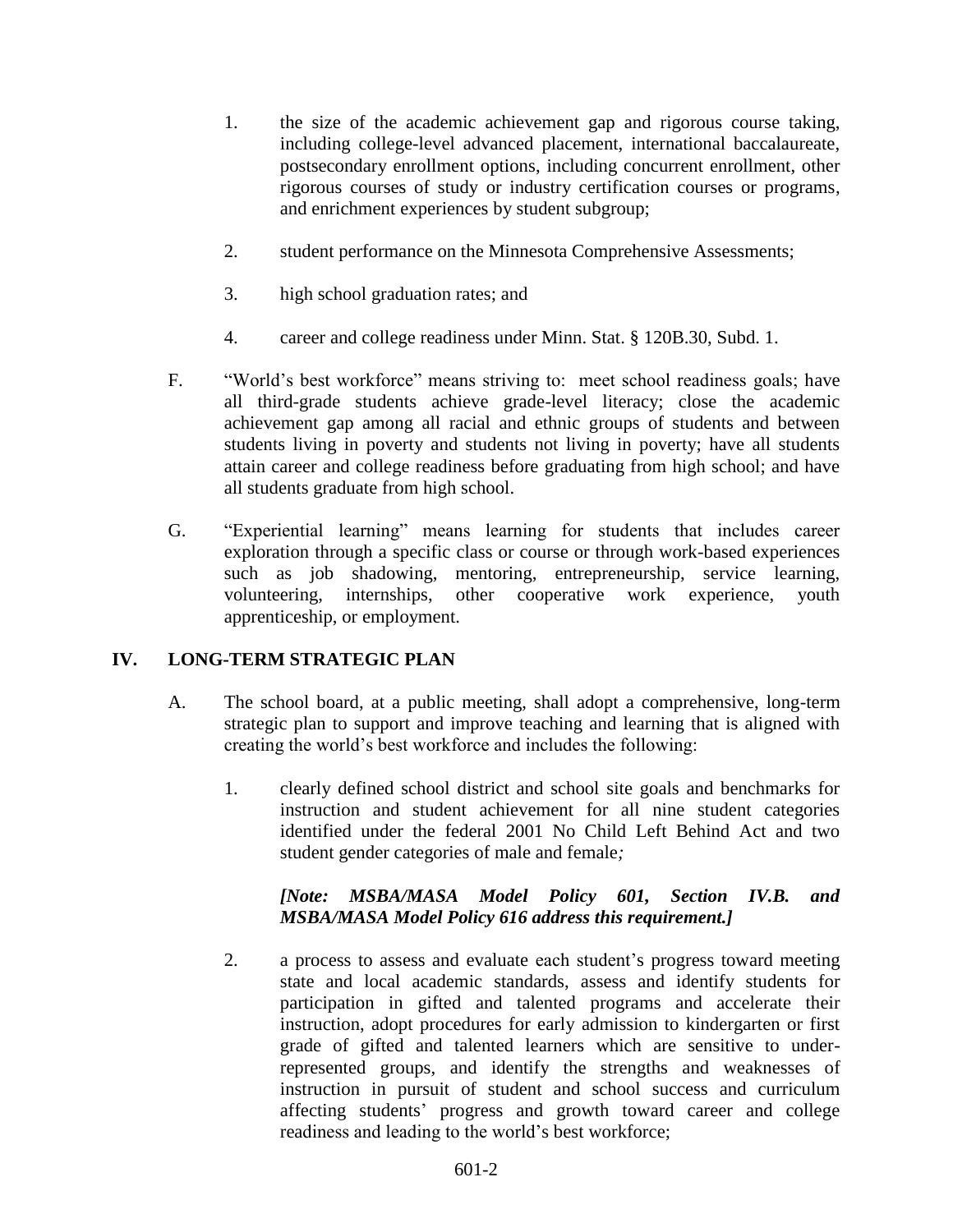## *[Note: MSBA/MASA Model Policy 618 addresses this requirement.]*

3. a system to periodically review and evaluate the effectiveness of all instruction and curriculum, taking into account strategies and best practices, student outcomes, principal evaluations under Minn. Stat. § 123B.147, Subd. 3, students' access to effective teachers who are members of populations under-represented among the licensed teachers in the district or school and who reflect the diversity of enrolled students under Minn. Stat. § 120B.35, Subd. 3(b)(2), and teacher evaluations under Minn. Stat. § 122A.40, Subd. 8, or 122A.41, Subd. 5;

# *[Note: MSBA/MASA Model Policy 616 addresses this requirement.]*

4. strategies for improving instruction, curriculum, and student achievement, including the English and, where practicable, the native language development and the academic achievement of English learners;

# *[Note: MSBA/MASA Model Policy 616 addresses this requirement.]*

- 5. a process to examine the equitable distribution of teachers and strategies to ensure low-income and minority children are not taught at higher rates than other children by inexperienced, ineffective, or out-of-field teachers;
- 6. education effectiveness practices that integrate high-quality instruction, rigorous curriculum, technology, and a collaborative professional culture that develops and supports teacher quality, performance, and effectiveness; and
- 7. an annual budget for continuing to implement the school district plan.
- B. School district site and school site goals shall include the following:
	- 1. All students will be required to demonstrate essential skills to effectively participate in lifelong learning.\* These skills include the following:

*[\*Note: The criteria for acceptable performance in basic skills areas may need to be modified for students with unique learning needs. These modifications will be reflected in the Individualized Education Program (IEP) or Rehabilitation Act Section 504 Accommodation plan.]*

- a. reading, writing, speaking, listening, and viewing in the English language;
- b. mathematical and scientific concepts;
- c. locating, organizing, communicating, and evaluating information and developing methods of inquiry (i.e., problem solving);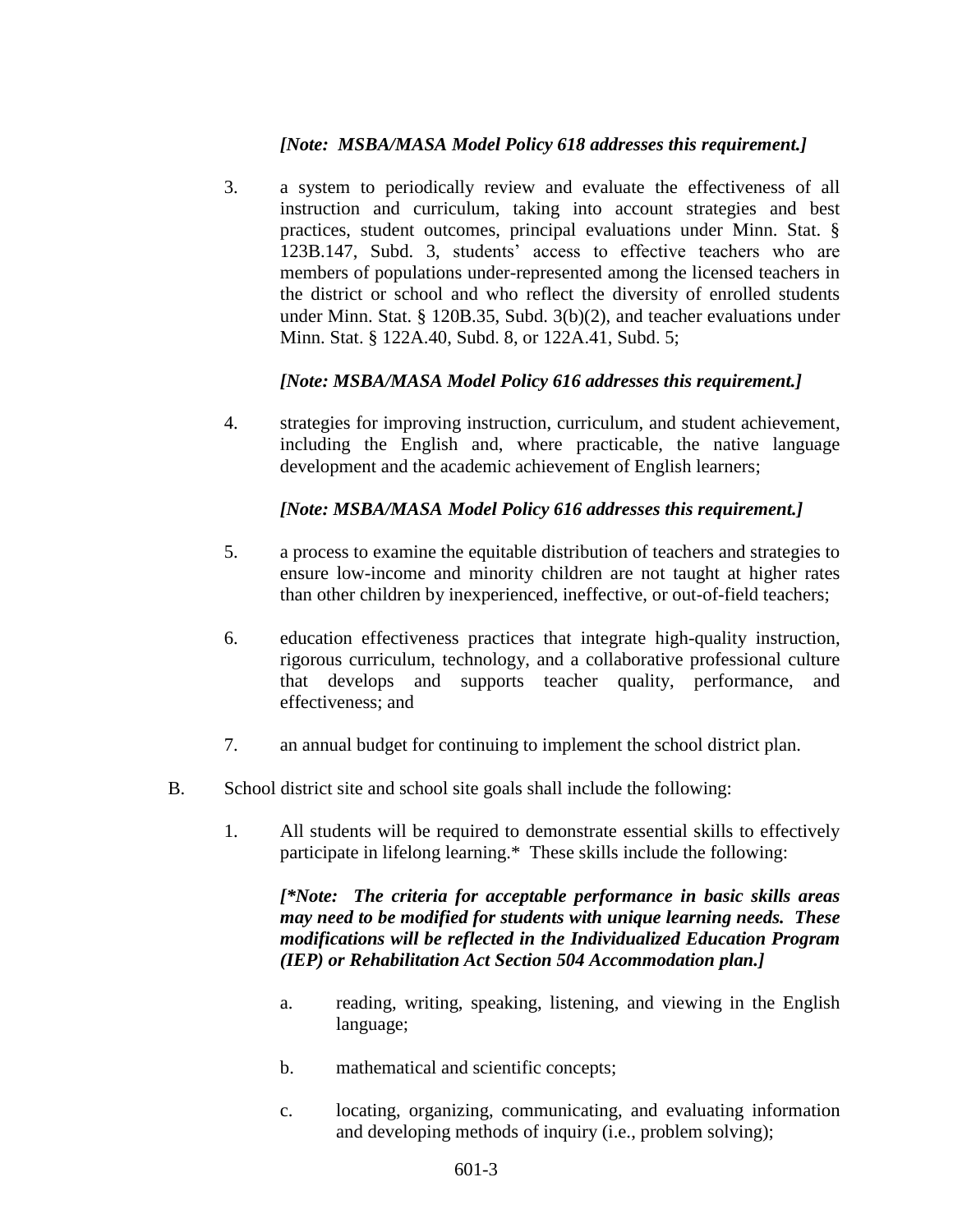- d. creative and critical thinking, decision making, and study skills;
- e. work readiness skills;
- f. global and cultural understanding.
- 2. Each student will have the opportunity and will be expected to develop and apply essential knowledge that enables that student to:
	- a. live as a responsible, productive citizen and consumer within local, state, national, and global political, social, and economic systems;
	- b. bring many perspectives, including historical, to contemporary issues;
	- c. develop an appreciation and respect for democratic institutions;
	- d. communicate and relate effectively in languages and with cultures other than the student's own;
	- e. practice stewardship of the land, natural resources, and environment;
	- f. use a variety of tools and technology to gather and use information, enhance learning, solve problems, and increase human productivity.
- 3. Students will have the opportunity to develop creativity and selfexpression through visual and verbal images, music, literature, world languages, movement, and the performing arts.
- 4. School practices and instruction will be directed toward developing within each student a positive self-image and a sense of personal responsibility for:
	- a. establishing and achieving personal and career goals;
	- b. adapting to change;
	- c. leading a healthy and fulfilling life, both physically and mentally;
	- d. living a life that will contribute to the well-being of society;
	- e. becoming a self-directed learner;
	- f. exercising ethical behavior.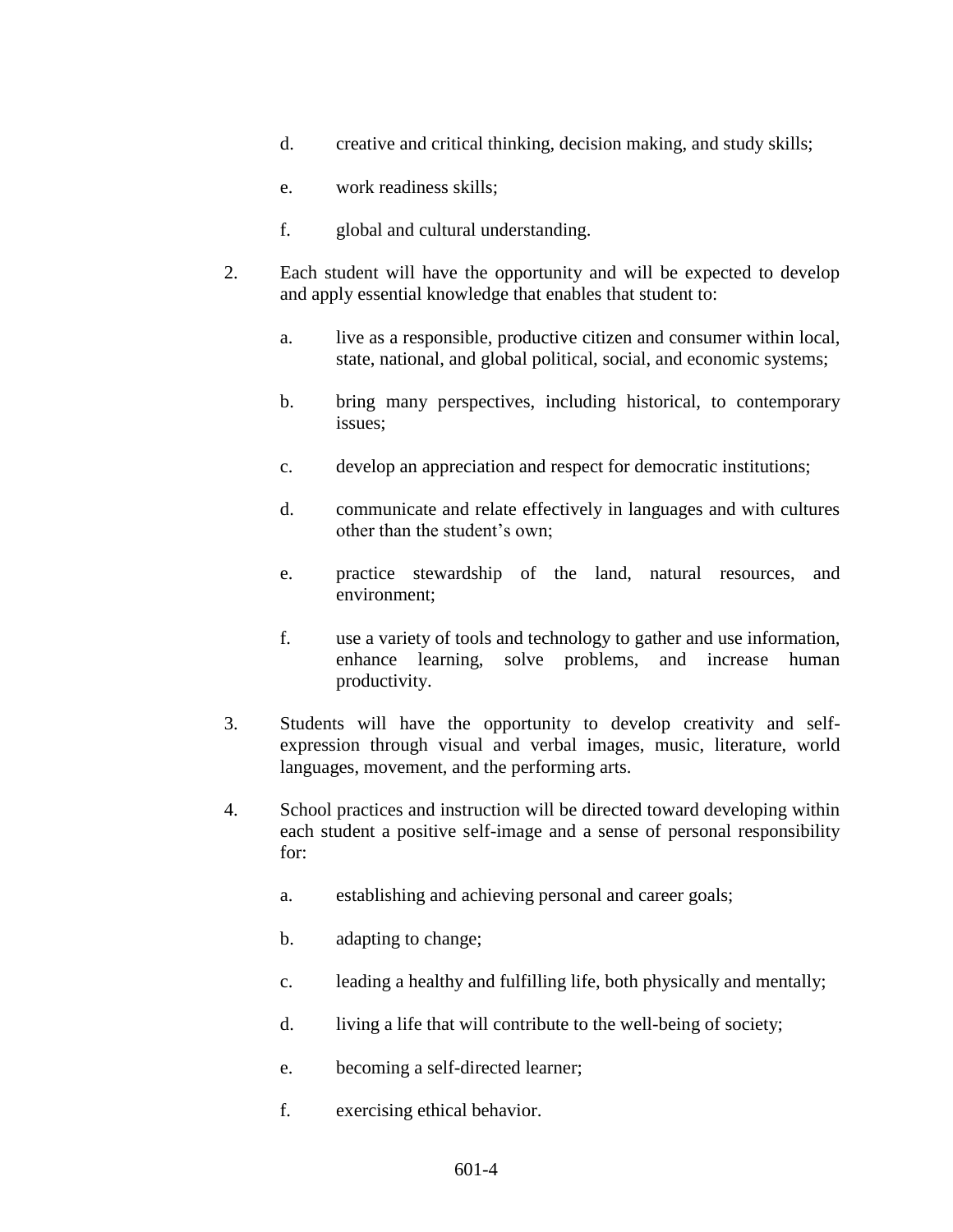- 5. Students will be given the opportunity to acquire human relations skills necessary to:
	- a. appreciate, understand, and accept human diversity and interdependence;
	- b. address human problems through team effort;
	- c. resolve conflicts with and among others;
	- d. function constructively within a family unit;
	- e. promote a multicultural, gender-fair, disability-sensitive society.

## *[Note: School district and site goals example courtesy of the Winona School District.]*

- C. Every child is reading at or above grade level no later than the end of grade 3, including English learners, and teachers provide comprehensive, scientifically based reading instruction, including a program or collection of instructional practices that is based on valid, replicable evidence showing that, when the programs or practices are used, students can be expected to achieve, at a minimum, satisfactory reading progress. The program or collection of practices must include, at a minimum, effective, balanced instruction in all five areas of reading (phonemic awareness, phonics, fluency, vocabulary development, and reading comprehension), as well as instructional strategies for continuously assessing, evaluating, and communicating the student's reading progress and needs.
	- 1. The school district shall identify, before the end of kindergarten, grade 1, and grade 2, students who are not reading at grade level before the end of the current school year. Reading assessments in English and in the predominant languages of district students, where practicable, must identify and evaluate students' areas of academic need related to literacy. The school district also must monitor the progress and provide reading instruction appropriate to the specific needs of English learners. The school district must use locally adopted, developmentally appropriate, and culturally responsive assessment.
	- 2. At least annually, the school district must give the parent of each student who is not reading at or above grade level timely information about:
		- a. student's reading proficiency as measured by a locally adopted assessment;
		- b. reading-related services currently being provided to the student; and